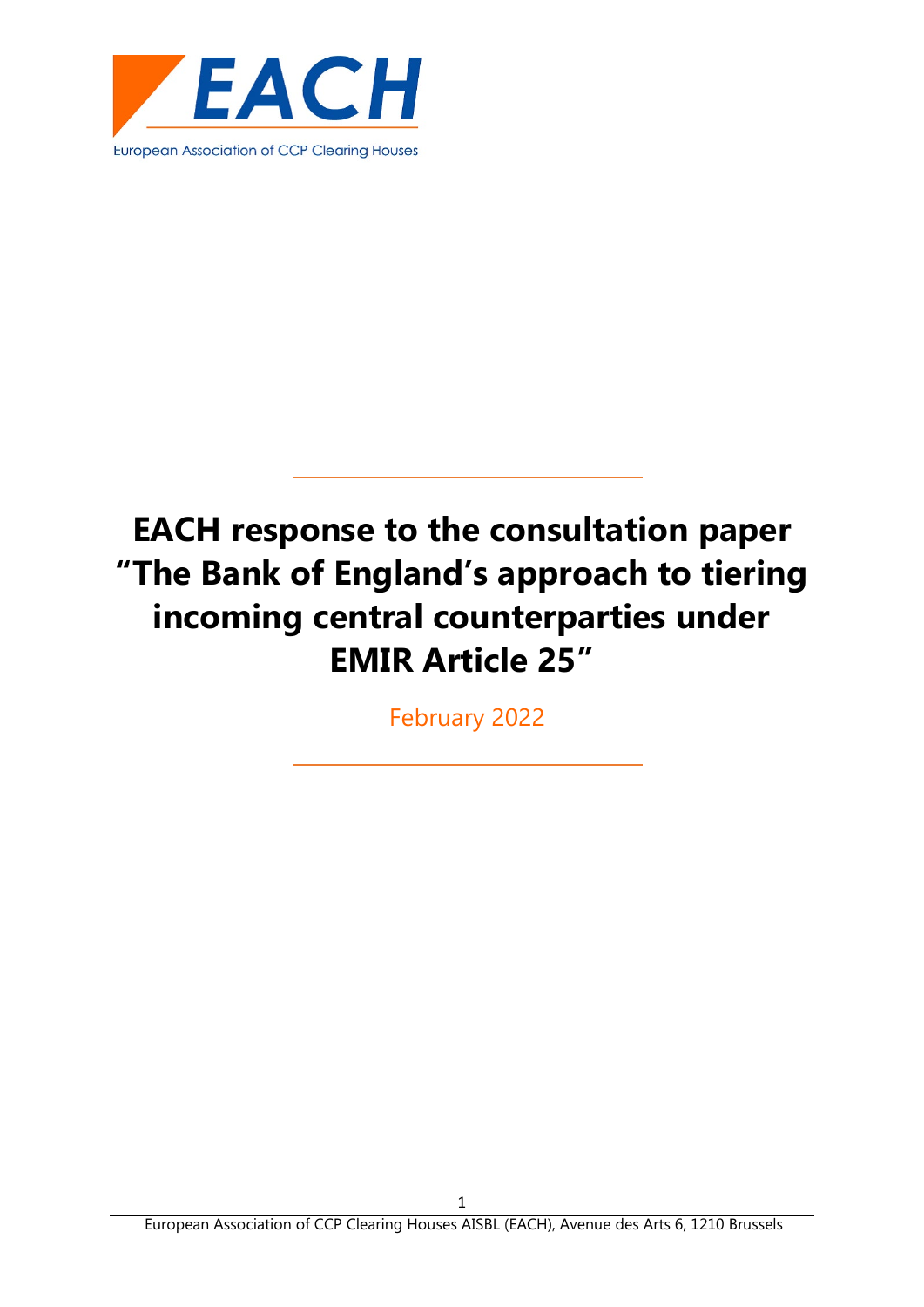## **Introduction**

The European Association of CCP Clearing Houses (EACH) represents the interests of Central Counterparties (CCPs) in Europe since 1992. CCPs are financial market infrastructures that significantly contribute to safer, more efficient and transparent global financial markets. EACH currently has 19 members from 15 different European countries. EACH is registered in the European Union Transparency Register with number 36897011311-96.

EACH appreciates the opportunity to provide feedback to the consultation paper "The Bank of England's approach to tiering incoming central counterparties under EMIR Article 25" (hereinafter called "The consultation").

## EACH Comment

EACH Members generally welcome the 2-stage approach included in the consultation paper. We believe the approach provides a clear and generally objective proposal for CCPs to access the UK market.

We also welcome the commitment to regulatory deference proposed by the Bank. As stated in the consultation paper, this allows the market to maximise the benefits from access to crossborder clearing while ensuring the risks are appropriately managed, something particularly important in the access to markets between EU and the UK.

We believe that some of the proposed points could either be reconsidered or would require further clarification:

- **Notion of UK Clearing Member** The consultation paper provides in paragraph 4.20 that non-UK CCPs shall calculate the values of Initial Margin (IM) and Default Fund Contributions (DFC) attributable to UK firms, also **including those attributable to non-UK subsidiaries of UK headquartered firms,** in light of the fact that UK firms may be clearing business either partially or entirely through non-UK subsidiaries. However, considering that UK subsidiaries in the EU are subject to EU supervision, this inclusion seems to provide no added value to the Triage assessment. Moreover, CCPs may not always be in a position to perform this assessment due to **lack of information and complexities**, especially in case of complex corporate structures and groups. Taking also in consideration the extended lookback period proposed, this assessment would require a significant effort on all non-UK CCPs, regardless of their systemic relevance for the UK . In light of the above, we would kindly propose to delete the inclusion of IM and DFC attributable to UK subsidiaries of UK headquartered firms from the scope of the triage exercise.
- **5-year lookback period** The consultation papers states in paragraph 4.21 that the Bank proposes a 5-year lookback period for the IM and DFC calculations, in order to allow the Bank to consider periods of stress where requirements may rise. The document also explains that "the Bank considers this important to ensure that the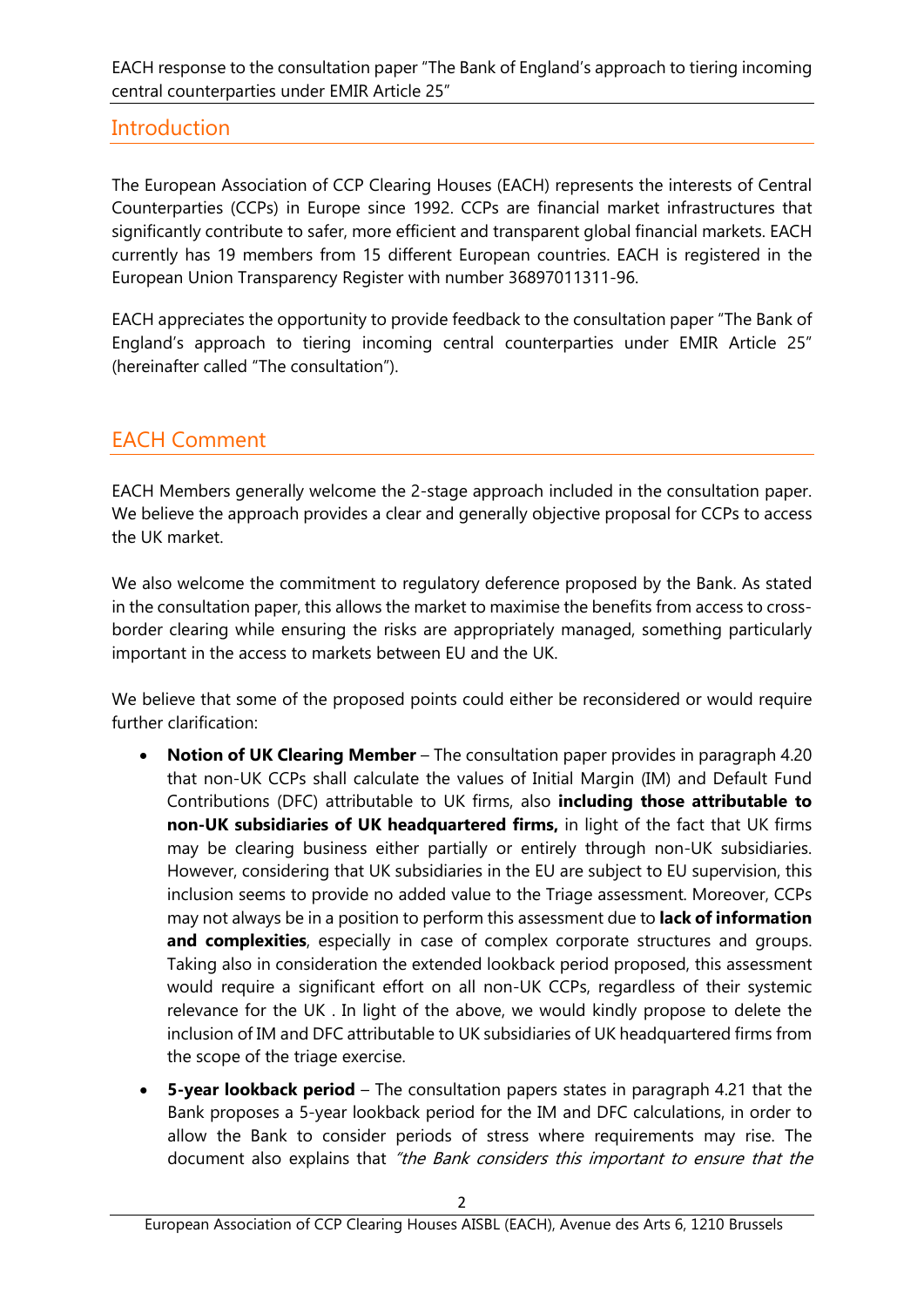'triaging' metrics reflect the maximum UK clearing activity within an incoming CCP over a period of time". However, **EACH Members are of the opinion that a 5-year lookback period would able an overly strict measure to provide a good assessment of the situation**. We would rather propose a **2-year lookback period**. This appears particularly important in the current situation, where the recent withdrawal of the UK from the EU already led to relevant structural changes in recent years and may lead to further financial market changes in the mid- to long-term that are unlikely to turn back. We therefore argue that a forward-looking approach would be more appropriate and targeted to capture expectable developments (e.g., estimations of volumes of the next year) that may be of systemic relevance. In comparison, the European Commission Delegated Regulation 2020/[1](#page-2-0)303<sup>1</sup> setting out the EU's quantitative measures for tiering third country CCPs for example, only formulates a lookback period of two years and refers to average values of Margin and Default Fund Contributions.

Furthermore, the thresholds applied in the EU tiering logic are significantly higher – i.e. the aggregate level of margin requirements and Default fund contributions held by EU Clearing Members (incl. EU HQ CMs) is over 25 Bn  $\epsilon$  (=20.8 Bn £). In our opinion the following primary concerns should, at a minimum, be addressed:

- o The criteria are inappropriately low;
- o The criteria use collateral held, as opposed to collateral required; and
- o The criteria use peak collateral values, as opposed to average collateral values. Given the low thresholds, they eventually do not accurately capture if an incoming CCP is in fact systemically important to the UK.
- **Informed Reliance Assessment** EACH agrees with the additional points to be considered, to cater for the higher relative UK exposure determined in the proportionality test. However, Stage 2 "Proportionality and Informed Reliance Assessment" proposes that when a CCP is considered potentially systemically important to the UK, the Bank would conduct an informed reliance assessment to "determine the extent to which the Bank is able to rely on the incoming CCP's home regulatory and supervisory authorities". **EACH Members are of the opinion that more clarity should be provided on how such informed reliance assessment would work from a practical point of view**. Furthermore, we believe it should be added that the criteria proposed for the Informed Reliance Assessment appear, in many instances **genuinely subjective**, especially those categorised under "other considerations" where e.g. the Bank is requested to assess the "cooperative nature" of relevant home authorities. However, for the sake of enhanced legal clarity and predictability for non-UK CCPs and the broader participants public, we kindly suggest the Bank to consider binding the Informed Reliance Assessment to **more objective criteria**.
- **Qualitative measures** EACH believes it would be helpful for the incoming CCP community to receive further clarification on these measures in order to ensure transparency and common expectations for incoming CCPs. We appreciate that the Bank has added further guidance to the information to be reviewed under the **criteria**

<span id="page-2-0"></span><sup>1</sup> <https://eur-lex.europa.eu/legal-content/EN/TXT/PDF/?uri=CELEX:32020R1303&from=EN>